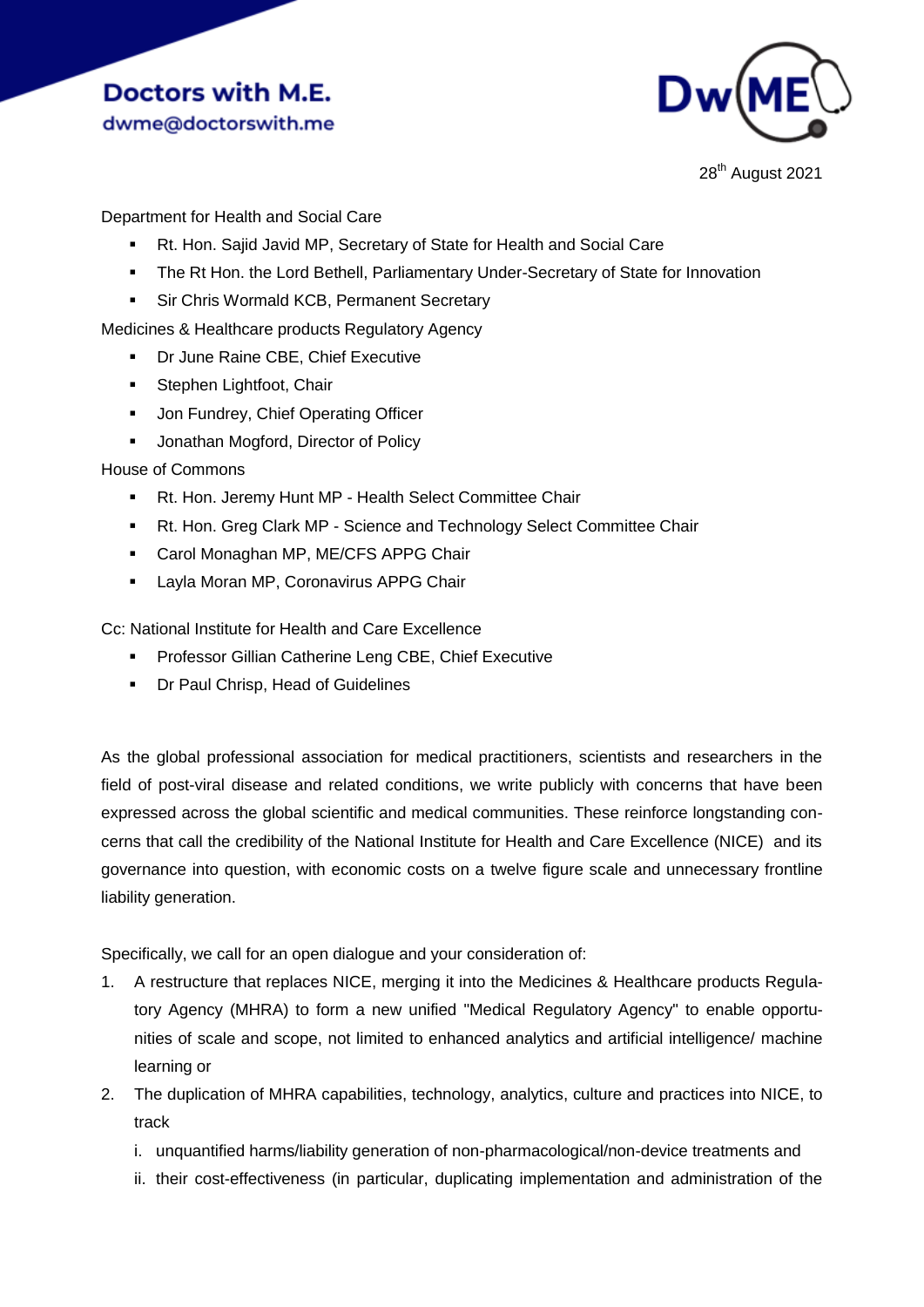#### MHRA Yellow Card scheme and dependent teams)

We also make Freedom of Information Act requests for specific communications between the Department and agencies, which are specified below.

The opportunity of a new overall Medical Regulatory Agency would directly address concerns regarding NICE standards and decision making that are being scrutinised globally, which we outline below. More generally, a single Medical Regulatory Agency offers a dividend from the UK's exit from the European Union, uniting and rationalising artificially divided medical regulation under the current MHRA structure. The EU single-market contributed to ongoing separation of the MHRA, which is no longer implied by a supervisory role of the European Medicines Agency. Such a practical move would be unusually straightforward to implement via adjusting reporting lines of NICE divisions, into those MHRA divisions with related remits or skills. This allows for phased departmental synergies over time and prioritises value for money for the taxpayer. Gradual rationalisation of overlapping internal services plus cross-fertilisation of teams and culture enables more than payroll efficiency. The exponential digital intelligence opportunities from unifying data sets in a joined up 21st century regulatory framework cannot be overstated. Integration of other regulatory bodies also becomes a future option e.g. the Care Quality Commission.

The Secretary of State will recall the successful precedent of an analogous restructure from his tenure as Economic Secretary to the Treasury - the 2012/13 abolition and division of the Financial Services Authority. The shift of FSA teams into the new Prudential Regulation Authority successfully united expertise and culture under the Bank of England. This not only met the challenge of reform. It also allowed for cross-fertilisation of talent, culture, datasets and systems between previously disparate teams. This primed that entire sector for the challenges and opportunities of a data rich era.

Similarly, reform and restructure of NICE into the MHRA's culture and systems will advance necessary medical, scientific and cost benefits. In particular, the MHRA's current regulatory remit over medicines, devices and blood products offers consistent culture, discipline, processes and capabilities. A primary example of this is the independence of the MHRA Yellow Card scheme. This is ideally placed to also track unquantified harms or efficacy of non-pharmacological and non-device therapies that NICE outline. This remains a costly gap that has undermined NICE guideline formulation and led to questions about the rigour and independence of decision making for many years.

Our call for unified, digitalised healthcare regulation comes in a specific context - the long term and immensely costly failure by the NHS and NICE versus ME/CFS and post-viral disease. End-to-end regulatory discipline and data, from licensing to practice, would mitigate ongoing risks from habitual NICE accommodation of contra-scientific medical norms and belief systems of the kind experienced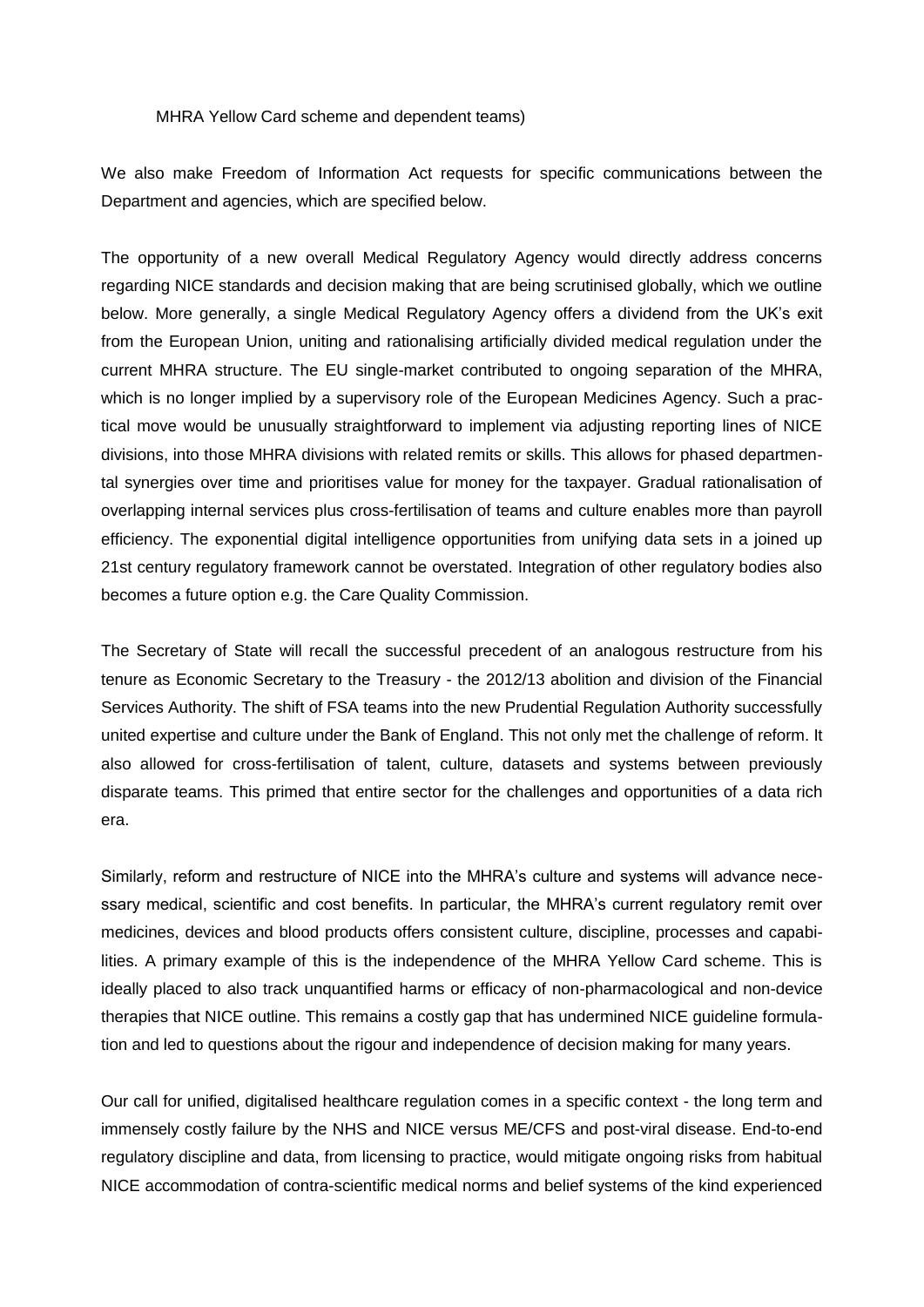in this field. Such accommodations have no lawful role to play in policy formulation and already lead to unnecessary risks and liability accumulation for front line organisations. Sufficient evidence of harms from wasteful or dangerous treatments would have already been quantified by MHRA Yellow Card discipline. Exercise therapies and distorted versions of cognitive behavioural therapy enabled by NICE since 2007 would have been withdrawn years ago.

Regardless of next steps following NICE's August 'pause' of 2021 guideline publication,<sup>1</sup> evidence based policy has been undermined again as a concept, setting dark precedents for medical regulation and value for money. A three year meticulously science-led process determined a 100% failure rate of the literature underlying medical norms, led by peers across disciplines on the NICE Guideline Development Group committee. This corroborated the scientific consensus, conclusions by the US Institute of Medicine and last week's publication of Mayo Clinic guidelines. The surreality of NICE pausing publication because senior professional bodies insist on being scientifically misinformed is worse than circular - it has questionable legal foundation. NICE then made publication of the guidelines conditional upon a "Roundtable Event", another legally questionable move. Once again, NICE is holding scientific conclusions hostage to medical norms and belief systems, in the face of collapsed scientific and legal justifiability. This was after the final embargoed copy of the guideline already contained last-minute amendments that undermined the entire practical basis of a science-led document. Additional accommodation of contra-scientific medical norms has no legally or scientifically sustainable reason that we can envisage. Such developments are most easily explained as balancing intra-profession politics and labour relations with a misapplied workforce, which is used to operating without and against evidence (often unknowingly, often insistently). That is clearly not the spirit or basis of NICE's statutory remit, which suggests the various accommodations to each be ultra vires and open to potential Judicial Review.

This debacle was already preceded by over a decade of insistent accommodation of "eminence over evidence"<sup>2</sup> and a lack of consistent evidence-driven independence in NICE. The current 2007 Guidelines in force are so demonstrably baseless that ignoring them becomes an enforceable requirement. The repeated insistence by NICE on past failures over numerous years had already cost the nation 12 digits of unaddressed economic losses pre-pandemic, $3$  undermined research economics, ideation and efficiency, left the nation exposed to Long Covid and has underwritten statutory discrimination, abuses of power and other normalised unlawful practices on the frontline.

\_\_\_\_\_\_\_\_\_\_\_\_\_\_\_\_\_\_\_\_\_\_\_

 $<sup>1</sup>$  Doctors with M.E. press release follows this letter in the appendices, "Rapid Response and Expert</sup> Comment: NICE Guideline Delay and Accommodation of Unlawfulness", 17th August 2021.

 $2$  Summary timeline follows this letter in the appendices.

 $3$  Multiples of widely used generational cost benchmarks, such as US Iraq war / UK Trident renewal costs. These estimates are significantly higher if low standard medical norms are assumed (conservative Doctors with M.E. estimates in 2018 money – available in future meetings)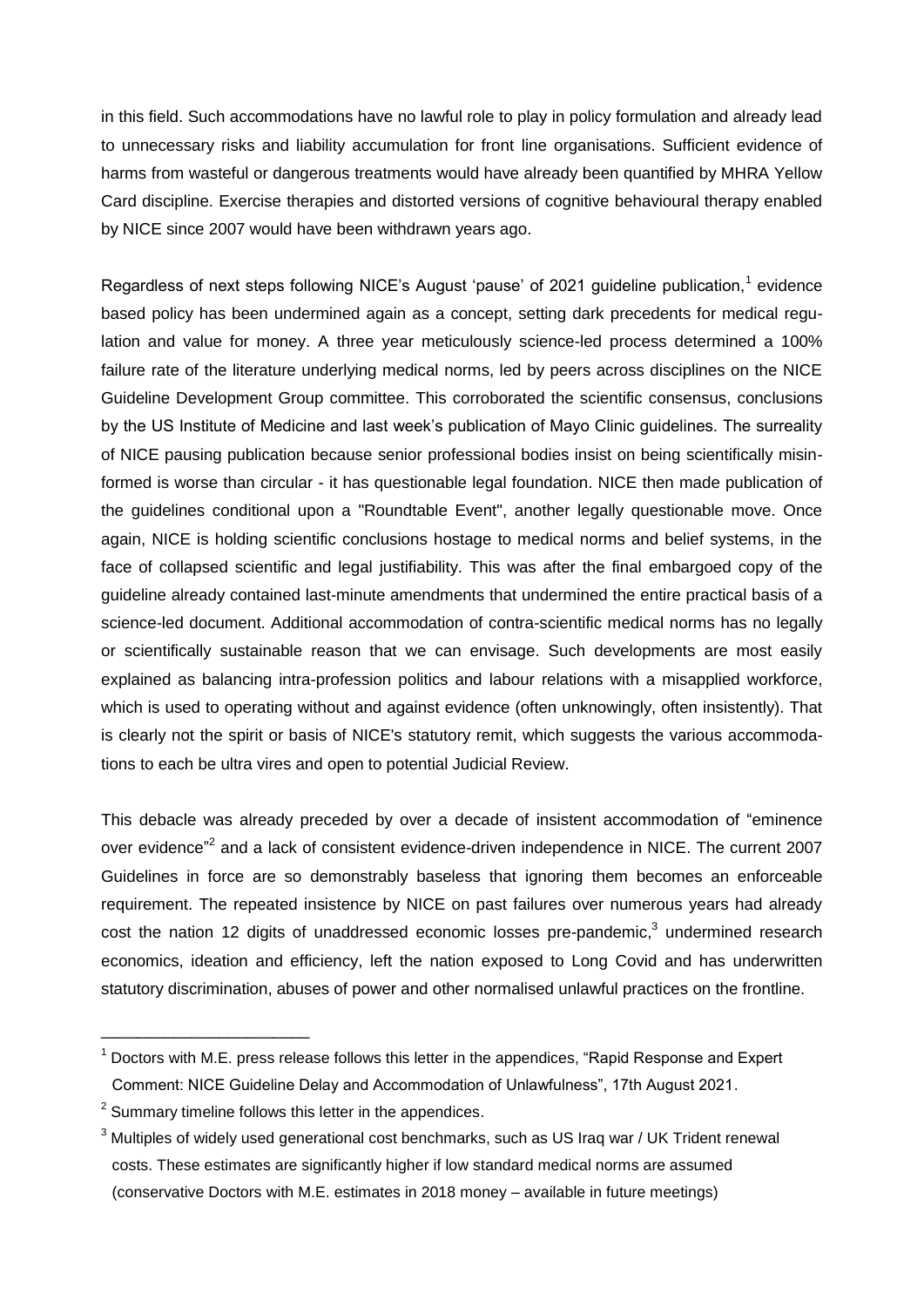We are forced to respectfully highlight the fact that departments and agencies have received low standard medical advice over a number of years, misrepresenting science and scientists. This promotion of contra-scientific and legally unsustainable medical norms has misinformed policy and legal advice, against public and private sector interests. August individuals and organisations in the medical profession have been demeaning the definition of science itself for too many years, neutering frontline progress and research and underwriting unlawful behaviour. This has been perpetuated by proactive interference in careers and peer-review mechanisms, undermining policymaker scientific awareness. Rigorous scientists that promote probity and discipline in ME/CFS have had no access to power and funding historically. Scientists and medics even fear professional retribution if they stand for science too loudly in this field – surreally relegating their conversations to scientific organisations, including those governed by Nobel Laureates. The recent push by the RCP, RCPCH and RCOT against NICE was sufficient to force even a body of state to 'pause' its lawful obligations, scaling up the same interference and promotion of evidenceless belief systems that we see at a grassroots level. The woeful history of this field does mean that concerns about good faith amongst scientifically informed professionals and patients alike are entirely rational.

Further to all of the above and under the Freedom of Information Act, we formally request copies of all electronic and paper communications and records:

- regarding NICE ME/CFS guideline processes, considerations or decision making from January 2018 to the present time
- not limited to handwritten letters or notes, email, PDFs, SMS, Whatsapp, Signal, other electronic messaging, voicemail recordings, analogous media, etc.
- **EXECT** including those stored in cloud or offsite backup and deletion-retention systems, including for telecoms systems

that have occurred between 1) the Department of Health and Social Care and NICE, or 2) between either the Department or NICE and any of the following parties:

- **NHS England**
- NHS Improvement
- Universities Hospitals Bristol
- **University Hospitals Bristol and** Weston NHS Foundation Trust
- Barts Health NHS Trust
- St Bartholomew's Hospital
- Staff, elected officials, trustees, officeholders or agents of
	- Royal Society of Medicine
	- Academy of Medical Royal

**Colleges** 

- Royal College Of General Practitioners
- Faculty Of Occupational Medicine
- Royal College Of Paediatrics & Child **Health**
- Royal College Of Physicians Of Edinburgh
- Royal College Of Physicians
- Royal College Of Psychiatrists
- Faculty Of Public Health
- Royal College of Occupational Therapists
- Cochrane Library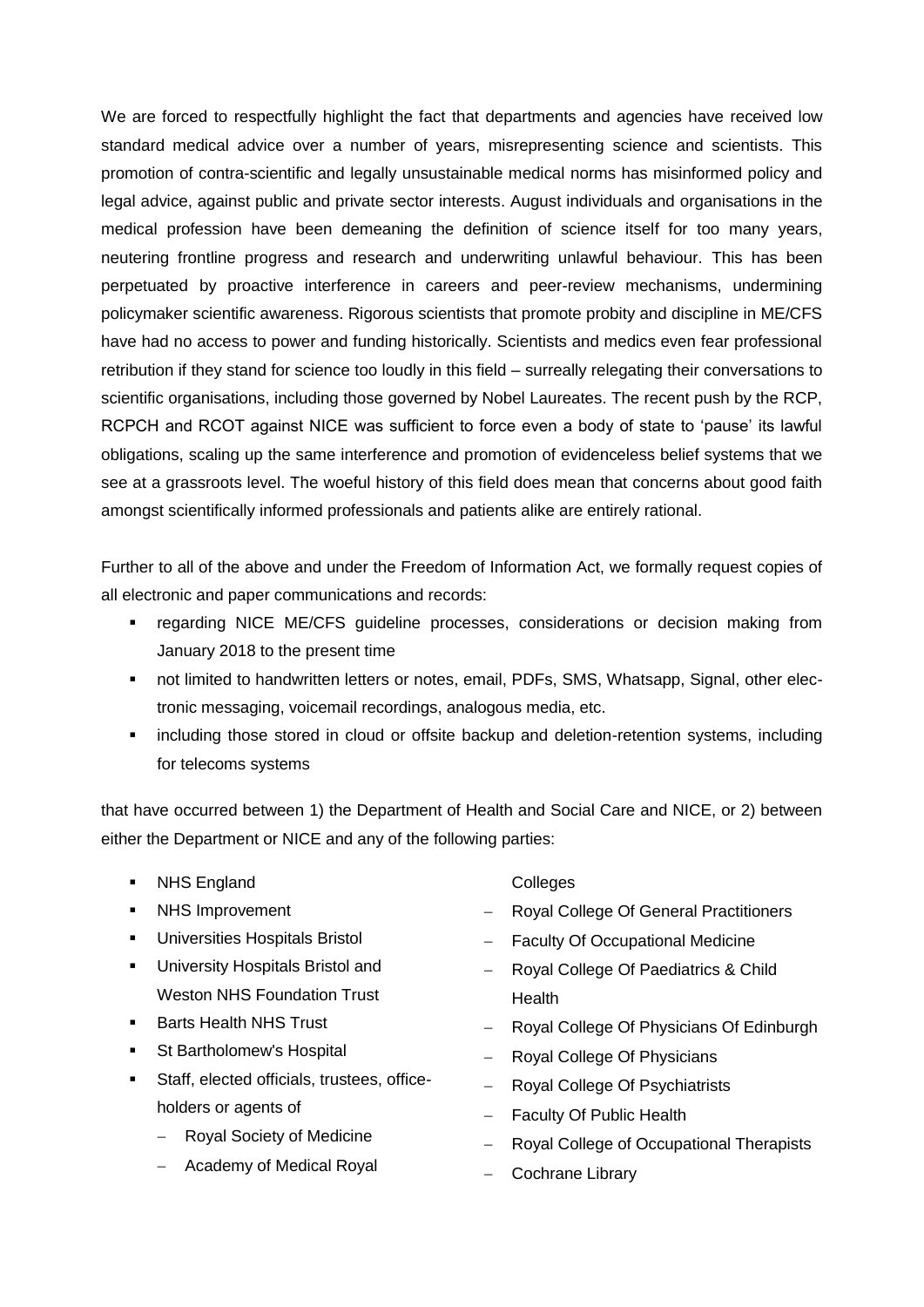- **Staff, fellows, officeholders or agents of** 
	- UK universities (machine identifiable by .ac.uk. domain suffix)
	- not limited to Kings College London, The University of Oxford, The University of Edinburgh, Liverpool School of Tropical Medicine and University of Bristol

This request does require that all relevant IT departments contact email administrators to place a hold on deletions, particularly of time-limited deletion-retention systems (including cloud providers where necessary). This request is in the public interest and proportionate to the twelve figure economic impact pre-pandemic, the post-pandemic Long Covid impact and the public health impact, as defined by rock-bottom quality of life scores versus nearly all diseases and common prevalence (relative to Parkinson's, multiple sclerosis, stroke or cancer for example). The scope of the request is not vexatious, being specifically targeted at a defined topic and defined relevant parties, allowing for targeted electronic retrieval.

We look forward to your consideration of the issues and solutions that we highlight. Our panel of experts and Honorary Fellows are open to discussing the context with department or agency officials. This can include projects that investigate the data points that an expanded licensing and Yellow Card system would require.

Sincerely and in anticipation,

Governance Board Doctors with M.E. (NICE ME/CFS Guideline Review Stakeholders via Forward ME status)

# **Appendix – NICE Timeline, 2007-2021**

- 2007: Introduction of unscientific guidelines, based on research that has repeatedly failed regulatory and professional review, resulting in sufficient evidence of harm (complaints that have since been entirely vindicated did not result in a "Roundtable" of the August 2021 sort)
- 2009: Quasi-extrajudicial termination of Judicial Review, leveraging unusually aggressive and tenuous grounds against both plaintiff and their lawyer to ensure process could not proceed
- 2009-2017: Persistent NICE rejections of calls for review, despite objective criticisms and later assessment of the evidence (high profile media dismissals consistently evaded investigation of criticism of medical norms by scientists including Nobel Laureates, focusing on smearing patients instead)
- 2018: Eventual submission by NICE to the global scientific community for a guideline review
- 2018-2019: Evasion of scientifically informed expertise when deciding guideline committee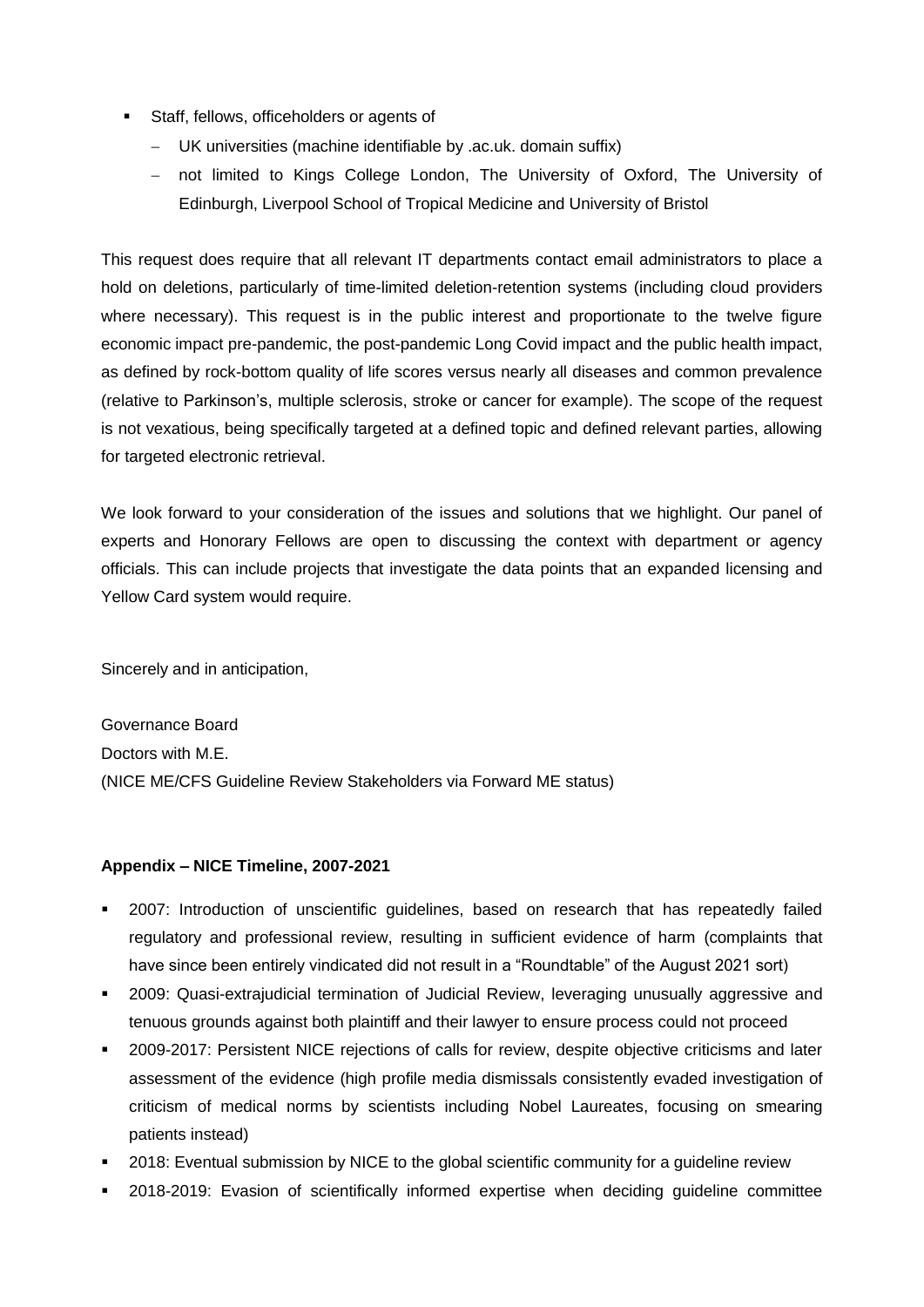membership and requiring pressure on NICE by the global scientific community and patient communities

- 4/8/2021: Last minute accommodations of legally unsustainable medical norms into the embargoed copy of the guideline
- 17/8/2021: Submission by NICE to calls for a legally questionable delay from senior professional bodies that are not scientifically informed and do not carry the liabilities for ongoing failures, apparently breaching its own procedures in doing so.
- 27/8/2021: Statement by NICE making publication of the guidelines conditional upon a "Roundtable Event", another legally questionable move that again holds scientific conclusions hostage to calls for contra-scientific medical norms to be maintained, in the face of collapsed scientific and legal justifiability.

## **Appendix - Press Release, 17th August**

## Rapid Response and Expert Comment: NICE Guideline Delay and Accommodation of Unlawfulness

We are very disappointed to hear of the 'pause' in publication of the NICE ME/CFS Guideline, already delayed in April. Following the hard work of the Guideline Development Group, we received news of the further delay of guideline publication with both dismay and profound concern for practitioners, their organisations and patients. Continued delay or deviation from evidence based recommendations risks patient harm, compromises good practice and exposes organisations to continued unmanaged risk.

NICE is empowered to support UK practitioners in delivering best-practice and evidence based treatment to patients. NICE does not have the power in law to accommodate unlawfulness, malpractice nor industrialised scientific illiteracy. Nor does it have the power to accommodate vested interests over clinical needs or lawful requirements.

These realities also apply to any future guidelines. Where such guidelines accommodate habitually contra-scientific belief systems, that official output must be ignored by practitioners and providers as an enforceable requirement of law and elementary compliance. Enforceability requires neither judicial review nor other action when medical practice violates implications from the legally demonstrable scientific consensus.

Patients come first. Sufficient evidence of harm, medical trauma and institutionalised discrimination are live risks to professionals' indemnification and to frontline organisations who fail to manage the compliance implications.

Regardless of how NICE decides to proceed, the compliance and medico-legal context is clear and we shall be guiding our professionals to ensure that they are on the correct side of their duties of